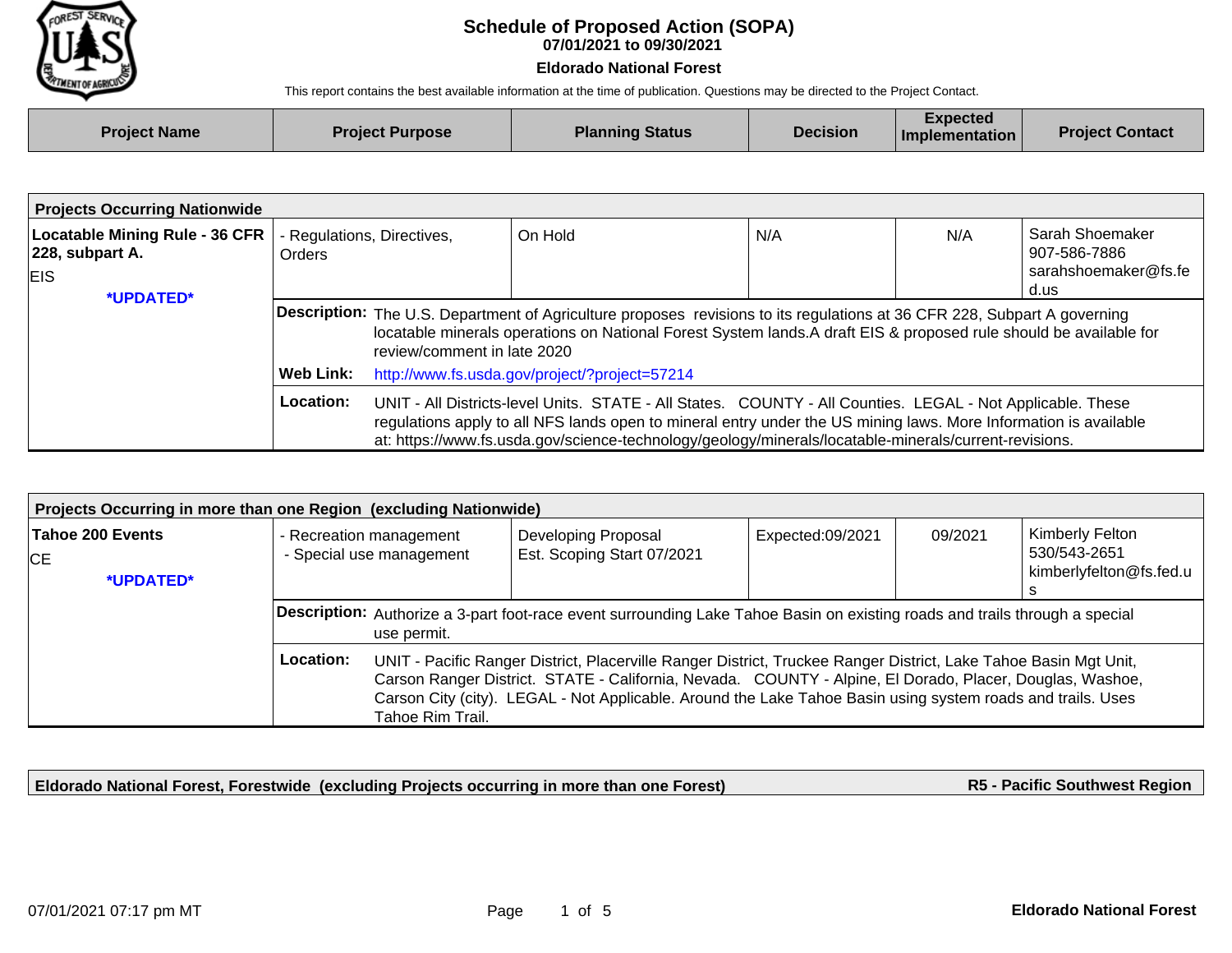| <b>Project Name</b>                                                                       | <b>Project Purpose</b>                                                                      | <b>Planning Status</b>                                                                                                                                                                                                                                                        | <b>Decision</b>  | <b>Expected</b><br>Implementation    | <b>Project Contact</b>                          |
|-------------------------------------------------------------------------------------------|---------------------------------------------------------------------------------------------|-------------------------------------------------------------------------------------------------------------------------------------------------------------------------------------------------------------------------------------------------------------------------------|------------------|--------------------------------------|-------------------------------------------------|
|                                                                                           | Eldorado National Forest, Forestwide (excluding Projects occurring in more than one Forest) |                                                                                                                                                                                                                                                                               |                  | <b>R5 - Pacific Southwest Region</b> |                                                 |
| <b>Eldorado National Forest Over</b><br><b>Snow Vehicle Use Designation</b><br><b>EIS</b> | - Recreation management                                                                     | In Progress:<br><b>Objection Period Legal Notice</b><br>11/02/2018                                                                                                                                                                                                            | Expected:07/2021 | 08/2021                              | Katy Parr<br>530-621-5203<br>katy.parr@usda.gov |
| *UPDATED*                                                                                 | <b>Web Link:</b>                                                                            | <b>Description:</b> Proposal to designate over-snow vehicle (OSV) areas and trails for public OSV use, consistent with Subpart C of<br>the Travel Management Regulations, and identify OSV trails where grooming will occur.<br>http://www.fs.usda.gov/project/?project=46034 |                  |                                      |                                                 |
|                                                                                           | Location:<br>LEGAL - Not Applicable. Entire forest.                                         | UNIT - Eldorado National Forest All Units. STATE - California. COUNTY - Alpine, Amador, El Dorado, Placer.                                                                                                                                                                    |                  |                                      |                                                 |

| R5 - Pacific Southwest Region<br>Eldorado National Forest, Occurring in more than one District (excluding Forestwide) |                                                                                                   |                                                                                                                                                                                                                                                                                                                                                                                                                                                                                                      |                                               |                    |         |                                                       |  |
|-----------------------------------------------------------------------------------------------------------------------|---------------------------------------------------------------------------------------------------|------------------------------------------------------------------------------------------------------------------------------------------------------------------------------------------------------------------------------------------------------------------------------------------------------------------------------------------------------------------------------------------------------------------------------------------------------------------------------------------------------|-----------------------------------------------|--------------------|---------|-------------------------------------------------------|--|
| <b>Reservoir Forest Health Project</b><br>EA<br>*UPDATED*                                                             | - Heritage resource<br>management<br>- Forest products<br>- Fuels management<br>- Road management | - Vegetation management<br>(other than forest products)<br>- Watershed management                                                                                                                                                                                                                                                                                                                                                                                                                    | Completed                                     | Actual: 05/17/2021 | 05/2021 | Don Errington<br>530-647-5450<br>derrington@fs.fed.us |  |
|                                                                                                                       |                                                                                                   | Description: Actions under consideration: fuel break creation; commercial & non-commercial thinning; shrub mastication &<br>pruning; herbicide application; prescribed burning; heritage resource protection; meadow & watershed<br>enhancement, MVUM change & road work.                                                                                                                                                                                                                            |                                               |                    |         |                                                       |  |
|                                                                                                                       | <b>Web Link:</b>                                                                                  |                                                                                                                                                                                                                                                                                                                                                                                                                                                                                                      | http://www.fs.usda.gov/project/?project=54828 |                    |         |                                                       |  |
|                                                                                                                       | <b>Location:</b>                                                                                  | UNIT - Pacific Ranger District, Placerville Ranger District. STATE - California. COUNTY - El Dorado. LEGAL -<br>T11N,R14E,S1-3;T11N,R15E,S2-6,8-11,14-15,17,22-23;T11N,R16E,S6-7,18;T12,R14E,S1-3,4,10-14,16-<br>26,29-30,34-35;T12N,R15E,S18,20-23,26-29,31-35; T12,16E,S19,30-31;T13N,R14E,S25-26,28,29.33-<br>35;T13R15S30-31. The project boundary spans the Crystal Basin of Pacific Ranger District and extends<br>southeast to southeast to Atherton Flat on the Placerville Ranger District. |                                               |                    |         |                                                       |  |

**Eldorado National Forest Amador Ranger District (excluding Projects occurring in more than one District)**

**R5 - Pacific Southwest Region**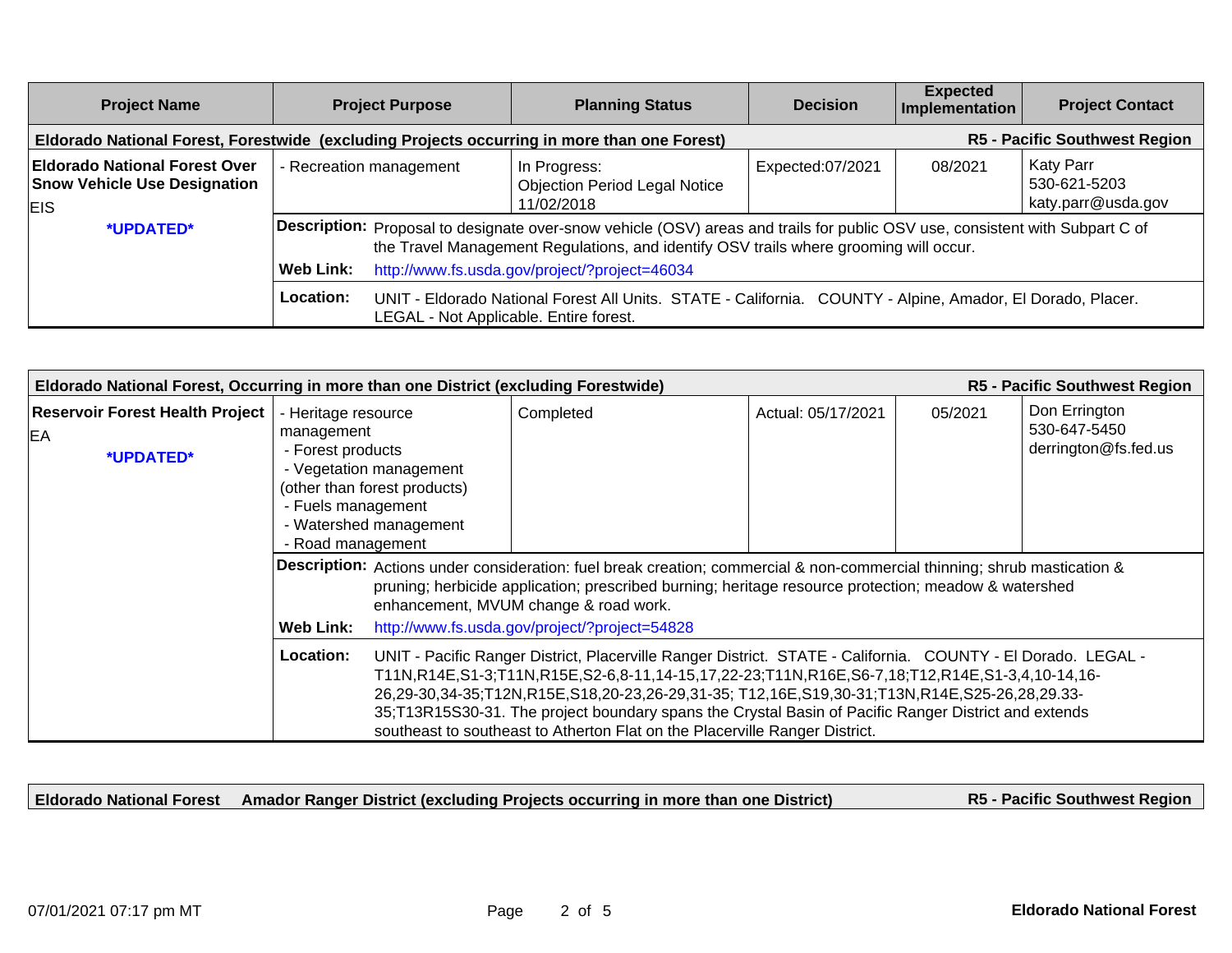| <b>Project Name</b>                                                                    | <b>Project Purpose</b>                                                                                                                                                                                                                                                                                                                                                                                                        | <b>Planning Status</b>                                                          | <b>Decision</b>    | <b>Expected</b><br>Implementation | <b>Project Contact</b>                                                       |  |  |
|----------------------------------------------------------------------------------------|-------------------------------------------------------------------------------------------------------------------------------------------------------------------------------------------------------------------------------------------------------------------------------------------------------------------------------------------------------------------------------------------------------------------------------|---------------------------------------------------------------------------------|--------------------|-----------------------------------|------------------------------------------------------------------------------|--|--|
| <b>Eldorado National Forest</b>                                                        |                                                                                                                                                                                                                                                                                                                                                                                                                               | Amador Ranger District (excluding Projects occurring in more than one District) |                    |                                   | R5 - Pacific Southwest Region                                                |  |  |
| <b>Allen Ranch Pasture Special</b><br><b>Use Permit Re-Issuance</b><br>CE<br>*UPDATED* | - Grazing management<br>- Special use management                                                                                                                                                                                                                                                                                                                                                                              | Completed                                                                       | Actual: 06/01/2021 | 06/2021                           | <b>Christopher Sailor</b><br>209-295-5960<br>christopher.sailor@usda<br>.gov |  |  |
|                                                                                        | Description: Re-issue special use permit that authorizes an approximately 12-acre fenced pasture located off of Mud Lake<br>Road (17E24) for grazing of up to eight horses.<br>http://www.fs.usda.gov/project/?project=58144<br><b>Web Link:</b><br>Location:<br>UNIT - Amador Ranger District. STATE - California. COUNTY - Amador. LEGAL - Not Applicable. Vicinity of<br>Mud Lake Road (17E24).                            |                                                                                 |                    |                                   |                                                                              |  |  |
| <b>Cole Forest Health Project</b><br>EA                                                | - Forest products<br>- Vegetation management<br>(other than forest products)<br>- Fuels management                                                                                                                                                                                                                                                                                                                            | On Hold                                                                         | N/A                | N/A                               | Marc Young<br>209-295-5955<br>mdyoung@fs.fed.us                              |  |  |
|                                                                                        | Description: Reduce hazardous fuels, improve forest health, enhance watershed conditions, and re-establish a sustainable<br>landscape on approximately 500 acres by commercially and pre-commercially thinning, understory burning, and<br>reconstructing roads.<br>Location:<br>UNIT - Amador Ranger District. STATE - California. COUNTY - Amador. LEGAL - Not Applicable. South of<br>Highway 88 and Bear River Reservoir. |                                                                                 |                    |                                   |                                                                              |  |  |

| <b>R5 - Pacific Southwest Region</b><br>Georgetown Ranger District (excluding Projects occurring in more than one District)<br><b>Eldorado National Forest</b> |                                                                                                                                                                                                            |                                                                                                                                                                                                                                                                              |                  |         |                                                   |  |  |  |
|----------------------------------------------------------------------------------------------------------------------------------------------------------------|------------------------------------------------------------------------------------------------------------------------------------------------------------------------------------------------------------|------------------------------------------------------------------------------------------------------------------------------------------------------------------------------------------------------------------------------------------------------------------------------|------------------|---------|---------------------------------------------------|--|--|--|
| <b>Kelsey Fuels Reduction Project</b><br><b>CE</b><br>*UPDATED*                                                                                                | - Vegetation management<br>(other than forest products)<br>- Fuels management                                                                                                                              | In Progress:<br>Scoping Start 03/11/2021                                                                                                                                                                                                                                     | Expected:09/2021 | 10/2021 | Dana Walsh<br>530-333-5558<br>danawalsh@fs.fed.us |  |  |  |
|                                                                                                                                                                |                                                                                                                                                                                                            | Description: Mastication (primarily) or hand thinning to reduce fuels and fire hazard on 476 acres within the wildland urban<br>interface. Follow-up burning and herbicide are proposed to maintain reduced fuel conditions and shift fuel types to<br>grass/forb community. |                  |         |                                                   |  |  |  |
|                                                                                                                                                                | <b>Web Link:</b>                                                                                                                                                                                           | http://www.fs.usda.gov/project/?project=58916                                                                                                                                                                                                                                |                  |         |                                                   |  |  |  |
|                                                                                                                                                                | Location:<br>UNIT - Georgetown Ranger District. STATE - California. COUNTY - El Dorado. LEGAL - T11N R11E, Sections<br>6, 18, and 19. MDB&M. Traverse Creek Road and Shoo Fly Road Vicinity in Kelsey, CA. |                                                                                                                                                                                                                                                                              |                  |         |                                                   |  |  |  |

**Eldorado National Forest Pacific Ranger District (excluding Projects occurring in more than one District)**

**R5 - Pacific Southwest Region**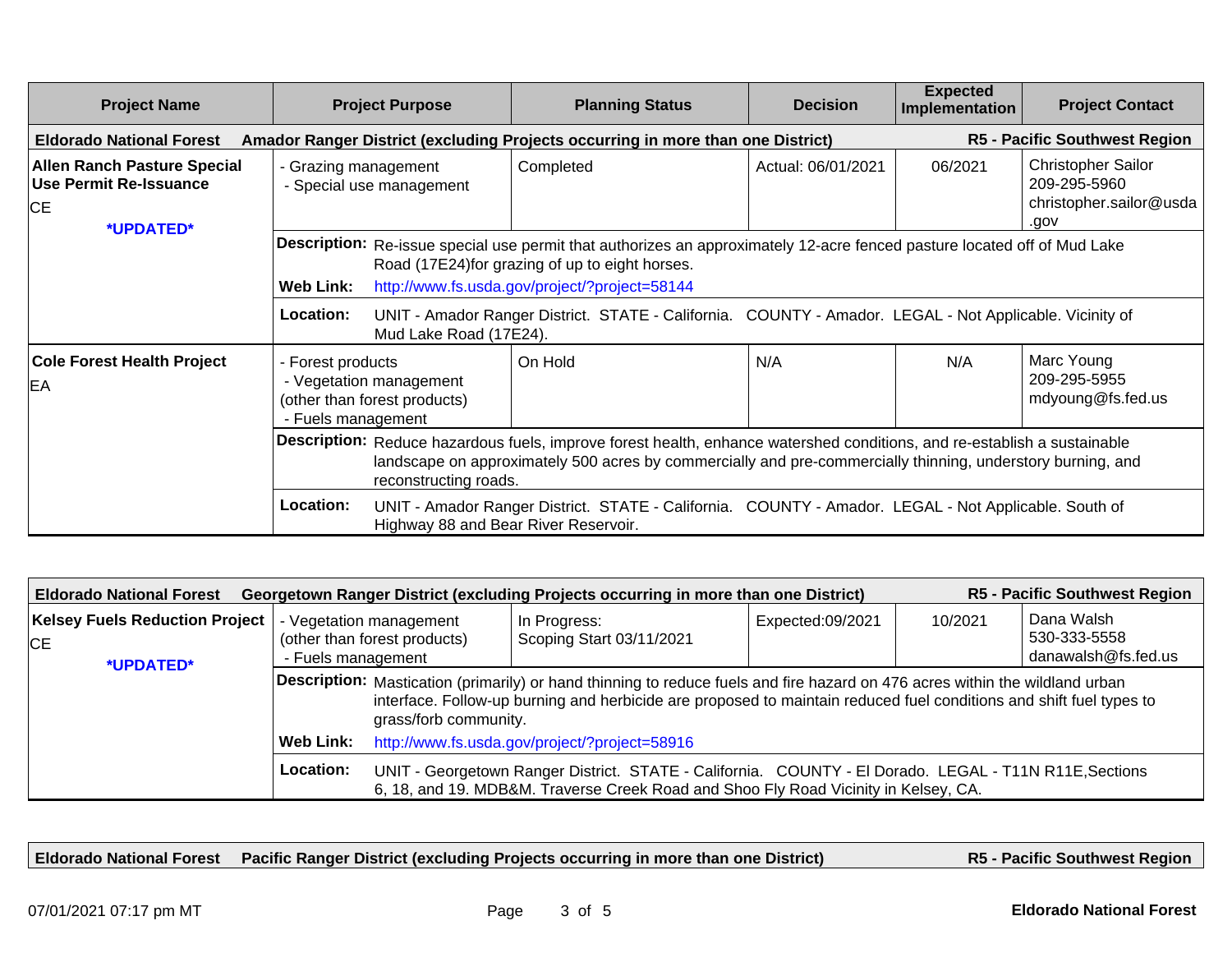| <b>Project Name</b>                                                           |                                                                                                                         | <b>Project Purpose</b>                                                                                                                                                                                                                                                                                                                                                                                                                   | <b>Planning Status</b>                                                                                          | <b>Decision</b>    | <b>Expected</b><br>Implementation | <b>Project Contact</b>                                       |  |  |
|-------------------------------------------------------------------------------|-------------------------------------------------------------------------------------------------------------------------|------------------------------------------------------------------------------------------------------------------------------------------------------------------------------------------------------------------------------------------------------------------------------------------------------------------------------------------------------------------------------------------------------------------------------------------|-----------------------------------------------------------------------------------------------------------------|--------------------|-----------------------------------|--------------------------------------------------------------|--|--|
| <b>Eldorado National Forest</b>                                               |                                                                                                                         | <b>R5 - Pacific Southwest Region</b><br>Pacific Ranger District (excluding Projects occurring in more than one District)                                                                                                                                                                                                                                                                                                                 |                                                                                                                 |                    |                                   |                                                              |  |  |
| <b>Trident Forest Restoration</b><br>Project<br><b>EA</b><br>*UPDATED*        | - Forest products<br>- Vegetation management<br>(other than forest products)<br>- Fuels management<br>- Road management |                                                                                                                                                                                                                                                                                                                                                                                                                                          | Completed                                                                                                       | Actual: 06/01/2021 | 06/2021                           | Don Errington<br>530-647-5450<br>derrington@fs.fed.us        |  |  |
|                                                                               | <b>Web Link:</b><br>Location:                                                                                           | Description: Following 2020 Fork Fire: roughly 644 acres of timber harvest (fire salvage) and fuel reduction activities. Other<br>treatments include reforestation (218 acres), herbicide application, hazard tree removal, and transportation system<br>management actions.<br>http://www.fs.usda.gov/project/?project=58915<br>UNIT - Pacific Ranger District. STATE - California. COUNTY - El Dorado. LEGAL - T13N, R14E, Sections 3- |                                                                                                                 |                    |                                   |                                                              |  |  |
|                                                                               |                                                                                                                         | portion of the Crystal Basin.                                                                                                                                                                                                                                                                                                                                                                                                            | 5, 7-10, 17, and 18, Mount Diablo Base and Meridian. Within the perimeter of the 2020 Fork Fire in the northern |                    |                                   |                                                              |  |  |
| <b>Wilson Meadow and Calf</b><br><b>Pasture Meadow Restoration</b><br>Project | - Recreation management<br>- Wildlife, Fish, Rare plants<br>- Watershed management                                      |                                                                                                                                                                                                                                                                                                                                                                                                                                          | In Progress:<br>Scoping Start 05/26/2020                                                                        | Expected:08/2021   | 10/2021                           | <b>Vincent Pacific</b><br>541-947-6346<br>vpacific@fs.fed.us |  |  |
| <b>CE</b><br>*UPDATED*                                                        |                                                                                                                         | Description: Improve hydrologic function within 2 meadows which have been highly manipulated by past logging, ranching,<br>roads and diversions. In-channel work would include 'Stage 0' gully fill and meadow surface reshaping techniques.<br>Reroute a section of trail.                                                                                                                                                              |                                                                                                                 |                    |                                   |                                                              |  |  |
|                                                                               | Web Link:                                                                                                               | http://www.fs.usda.gov/project/?project=55803                                                                                                                                                                                                                                                                                                                                                                                            |                                                                                                                 |                    |                                   |                                                              |  |  |
|                                                                               | Location:                                                                                                               | UNIT - Pacific Ranger District. STATE - California. COUNTY - El Dorado. LEGAL - Wilson Meadow (90<br>acres): T11N, R16E, Sections 6 &7; Calf Pasture (30 acres): T31N, R15E, Section 33. Wilson Meadow is located<br>at the intersection of Wrights Lake Rd (11N26) and Wrights Tie Rd (11N37). Calf Pasture is approx. 1 mile east of<br>Van Vleck Meadow/Tells Equestrian Camp (at end of 13N22D).                                     |                                                                                                                 |                    |                                   |                                                              |  |  |

**Eldorado National Forest Placerville Ranger District (excluding Projects occurring in more than one District) R5 - Pacific Southwest Region**